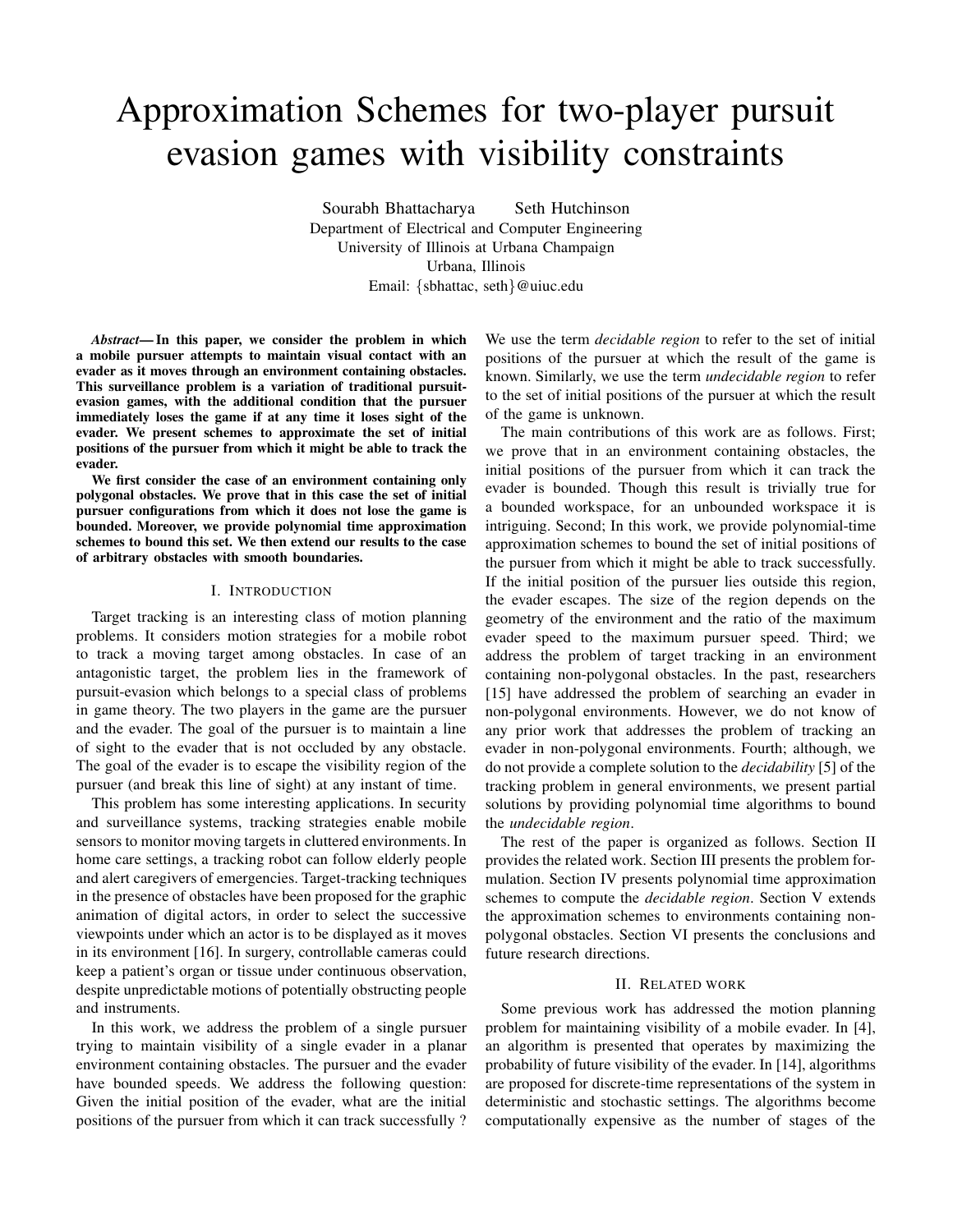game is increased. In [8], the authors take into account the positioning uncertainty of the robot pursuer. Game theory is proposed as a framework to formulate the tracking problem, and an approach is proposed that periodically commands the pursuer to move into a region that has no localization uncertainty in order to re-localize and better track the evader afterward.

In [5], the problem of tracking an evader around a single corner is addressed. The free workspace is partitioned according to the strategies used by the players to win the game. The authors have shown that the problem is completely *decidable* around a single corner. However, in reality, we seldom encounter environments having single corner. Hence the results about a single corner have limited application in real scenarios. In [18], the authors show that the problem of deciding whether or not the pursuer is able to maintain visibility of the evader in a general environment is at least NP-complete. This motivates the necessity to use randomized or approximation techniques to address the problem since any deterministic algorithm would be computationally inefficient.

Some variants of the tracking problem have also been addressed. [7] presents an off-line algorithm that maximizes the evader's minimum time to escape for an evader moving along a known path. In [9][3], a target tracking problem is analyzed for an unpredictable target and an observer lacking prior model of the environment. It computes a risk factor based on the current target position and generates a feedback control law to minimize it. [2] deals with the problem of *stealth target tracking* where a robot equipped with visual sensors tries to track a moving target among obstacles and, at the same time, remain hidden from the target. Obstacles impede both the tracker's motion and visibility, and also provide hiding places for the tracker. A tracking algorithm is proposed that applies a local greedy strategy and uses only local information from the tracker's visual sensors and assumes no prior knowledge of target tracking motion or a global map of the environment. In [19], the problem of target tracking has been analyzed at a fixed distance between the pursuer and evader. Optimal motion strategies are proposed for a pursuer and evader based on critical events.

Research has been done to track one or more evaders using multiple pursuers. [12] presents a method of tracking several evaders with multiple pursuers in an uncluttered environment. In [11] the problem of tracking multiple targets is addressed using a network of communicating robots and stationary sensors. A region-based approach is introduced which controls robot deployment at two levels, namely, a coarse deployment controller and a target-following controller.

## III. PROBLEM FORMULATION

In this paper we consider a mobile pursuer and evader on a plane. They are point robots and move with bounded speeds,  $v_p(t)$  and  $v_e(t)$ . Therefore,  $v_p(t) : [0, \infty) \rightarrow [0, \overline{v}_p]$ and  $v_e(t): [0, \infty) \to [0, \overline{v}_e]$ . We use r to denote the ratio of the maximum speed of the evader to that of the pursuer $r = \frac{\overline{v}_e}{\overline{v}_p}$ . The workspace contains obstacles that restrict pursuer and



Fig. 1. *Star Region* associated with the vertex

evader motions and may occlude the pursuer's line of sight to the evader. The initial position of the pursuer and the evader is such that they are visible to each other. To prevent the evader from escaping, the pursuer must keep the evader in its visibility region. The visibility region of the pursuer is the set of points from which a line segment from the pursuer to that point does not intersect the obstacle region. The evader escapes if at *any* instant of time it can break the line of sight to the pursuer. Visibility extends uniformly in all directions and is only terminated by workspace obstacles (omnidirectional, unbounded visibility).

Now we present a sufficient condition of escape for an evader in general environments. We use it to prove some important results in the next section. The sufficient condition is based on the the concept of a *star region*. The *star region* associated with a vertex is defined as the region in the free workspace bounded by the lines supporting the vertex of the obstacle. The shaded region in Figure 1 shows the star region associated with the vertex *v*. The concept of *star region* is only applicable for a convex vertex(a vertex of angle less than π). Using the idea of the *star region*, a sufficient condition for escape for the evader can be stated as follows.

**Sufficient Condition**: If the time required by the pursuer to reach the star region associated with a vertex is greater than the time required by the evader to reach the vertex, the evader has a strategy to escape the pursuer's visibility region.

The sufficient condition arises from the fact that if the evader reaches the corner before the pursuer can reach the *star region* associated with the corner, the evader may escape from the side of the obstacle hidden from the pursuer. This is illustrated in figure 2. In the figure, the evader, e, is at the corner while the pursuer, p, is yet to reach the *star region* associated with the corner. If the pursuer approaches the *star region* from the left side as shown by the solid arrow, the evader can escape the visibility region of the pursuer by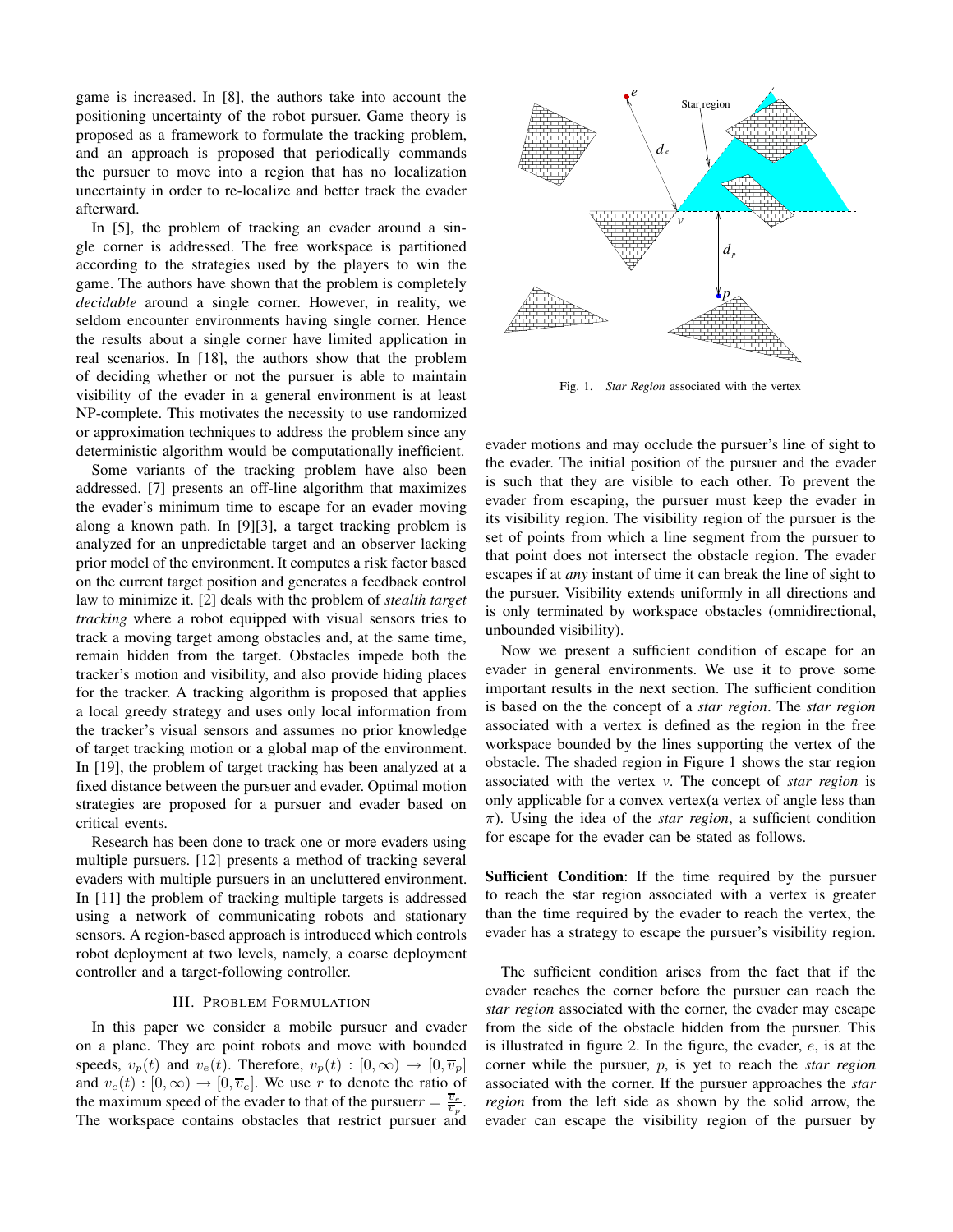

Fig. 2. Sufficient condition for escape

moving in the direction of the solid arrow. On the other hand, if the pursuer approaches the *star region* from the right side as shown by the dotted arrow, the evader can escape the visibility region of the pursuer by moving in the direction of the dotted arrow.

The relation between the time taken by the pursuer and evader can be expressed in terms of the distances traveled by the pursuer and the evader and their speeds. Referring to Figure 1, if  $d_e$  is the length of the shortest path of the evader from the corner,  $d_p$  is the length of the shortest path of the pursuer from the star region associated with the corner and  $r$ is the ratio of the maximum speed of the evader to that of the pursuer, the sufficient condition can also be expressed in the following way

**SC**: If  $d_e < rd_p$ , the evader wins the game.

For the sake of convenience, we refer to the sufficient condition as SC in the rest of the paper.

# IV. APPROXIMATION SCHEMES FOR POLYGONAL ENVIRONMENT

In this section, we show that in any environment containing polygonal obstacles, the set of initial positions from which a pursuer can track the evader is bounded. First, we prove the statement for an environment containing a single convex polygonal obstacle. Then we extend the results to prove in case of a general polygonal environment. This leads to our first approximation scheme. Then we present two more approximation schemes to bound the set of initial positions of the pursuer from which it might be able to track the evader. The results presented in this section hold for unbounded as well as bounded environments.

Consider an evader, e, in an environment with a single convex polygonal obstacle having  $n$  sides. The edges of the polygonal obstacle are  $e_1, e_2 \cdots e_n$ . Every edge  $e_i$  is a line segment that lies on a line  $l_{e_i}$  in the plane. Let  $r_e = (x_e, y_e)$ and  $r_p = (x_p, y_p)$  denote the initial position of the evader and the pursuer respectively. Let  $\{h_i\}_1^n$  denote a family of lines, each given by the equation  $h_i(x, y, r_e, r) = 0$ . The presence of the terms  $r_e$  and r in the equation imply that the equation of the line depends on the initial position of the evader and the speed ratio respectively. Each line  $h_i$  divides the plane into two half-spaces, namely,  $h_i^+ = \{(x, y) \mid h_i(x, y, r_e, r) > 0\}$ 



Fig. 3. Proof of Lemma 1

and  $h_i^- = \{(x, y) \mid h_i(x, y, r_e, r) < 0\}$ . Now we use the SC to prove an important property related to the edges of the obstacle.

**Lemma** 1: For every edge  $e_i$ , there exists a line  $h_i$  parallel to  $e_i$  and a corresponding half-space  $h_i^+$  such that the pursuer loses the game if  $r_p \in h_i^+$ .

*Proof:* Consider an edge  $e_i$  of a convex obstacle as shown in Figure 3. Since the obstacle is convex, it lies in one of the half-spaces generated by the line  $l_{e_i}$ . Without the loss of generality, let the obstacle lie in the half-space below the line  $l_{e_i}$ . Let  $d_a$  and  $d_b$  be the length of the shortest path of the evader from vertices  $a$  and  $b$  of the edge  $e_i$  respectively. Since the obstacle lies in the lower half-space of  $l_{e_i}$ , the *star region* associated with vertices  $a$  and  $b$  are in the upper half-space of  $l_{e_i}$  as shown by the green shaded region. Let  $l_a$  and  $l_b$  be the lines at a distance of  $\frac{d_a}{r}$  and  $\frac{d_b}{r}$  respectively, from the line  $l_{e_i}$ . If the pursuer lies at a distance d greater than  $min(\frac{d_a}{r}, \frac{d_b}{r})$ below the line  $l_{e_i}$ , then the time taken by the pursuer to reach the line  $l_{e_i}$  is  $t_p \geq \frac{d}{\bar{v}_p} \geq \frac{\min(\frac{d_a}{r}, \frac{d_b}{r})}{\bar{v}_p}$  $\frac{\overline{r} \cdot \overline{r}}{\overline{v}_p}$ . The minimum time required by the evader to reach corner  $a$  or  $b$ , whichever is nearer, is given by  $t_e = \frac{min(d_a, d_b)}{\bar{v}_a}$  $\frac{(a_a, a_b)}{\bar{v}_e}$ . From the expressions of the text is given by  $t_e = \frac{\overline{v}_e}{\overline{v}_e}$ . From the expressions of  $t_p$  and  $t_p$  we can see that  $t_p > t_e$ . Hence the pursuer will reach the nearer of the two corners before the evader reaches line  $l_{e_i}$ . Hence from SC, we conclude that if the pursuer lies below the line  $h_i$  parallel to  $e_i$  at a distance of  $min(\frac{d_a}{r}, \frac{d_b}{r}),$ then the evader wins the game by following the shortest path to the nearer of the two corners. In Figure 3, since  $d_b > d_a$ the line  $h_i$  coincides with line  $l_a$ .

Given an edge  $e_i$  and the initial position of the evader, proof of Lemma 1 provides an algorithm to find the line  $h_i$ and the corresponding half-plane  $h_i^+$  as long as the length of the shortest path of the evader to the corners of an edge is computable. For example, in the presence of other obstacles, the length of the shortest path of the evader to the corners can be obtained by Dijkstra's algorithm.

Now we present some geometrical constructions required to prove the next theorem. Refer to Figure 4. Consider a convex obstacle. Consider a point  $c$  strictly inside the obstacle. For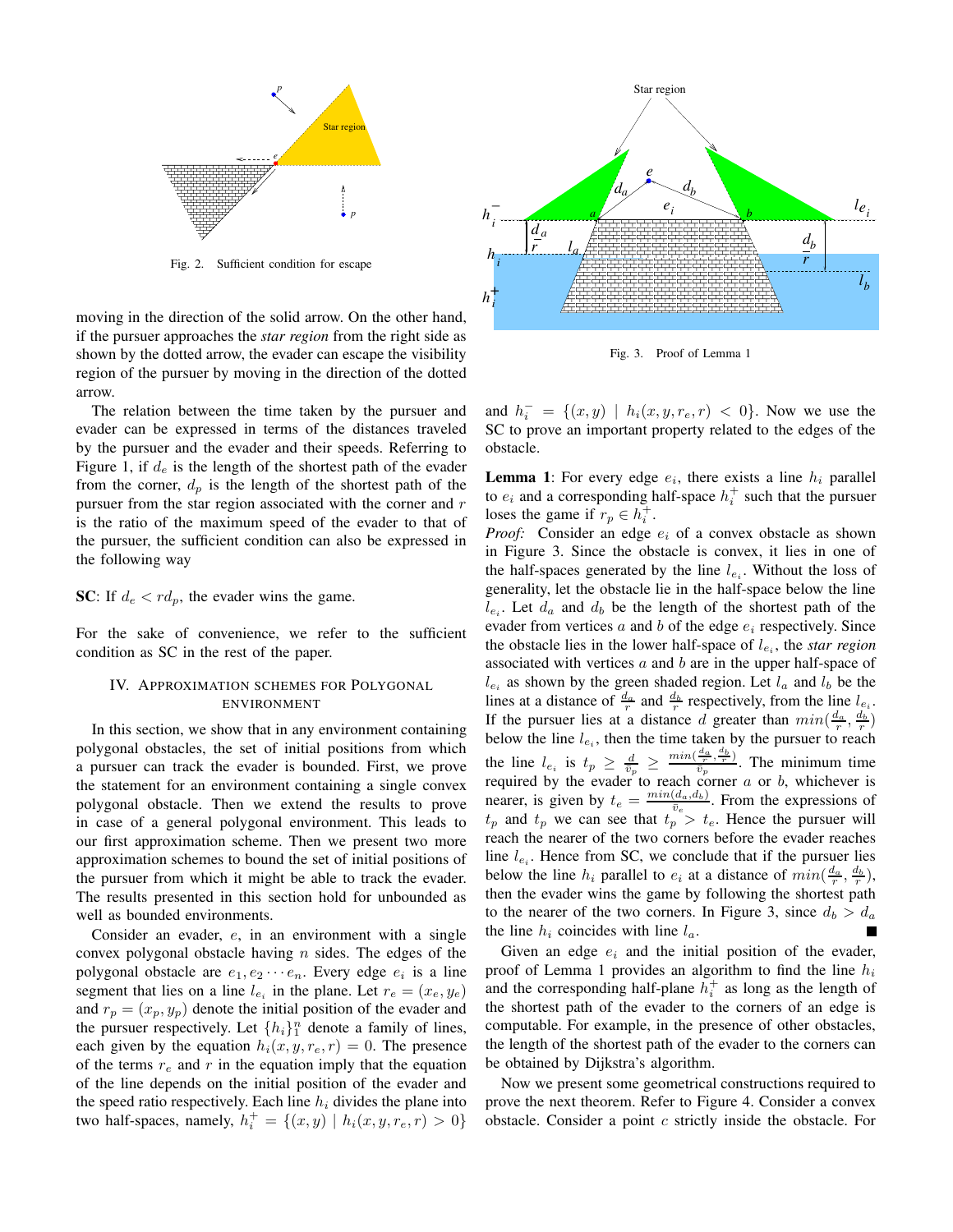

Fig. 4. A polygon and its sectors



each i, extend the line segment  $v_i c$  to infinity in the direction  $v_i^2c$  to form the ray  $cv_i'$ . Define the region bounded by rays  $cv_i'$ and  $cv'_{i+1}$  as *sector*  $v'_i cv'_{i+1}$ . The *sectors* possess the following properties

- 1) Any two sectors are mutually disjoint.
- 2) The union of all the sectors is the entire plane.

We can extend the above idea to any  $n$  sided convex polygon. We use the construction to prove the following theorem.

**Theorem 1**: In an environment containing a single convex polygonal obstacle, given the initial position of the evader, the initial positions of the pursuer from which it can win the game is a bounded subset of the free workspace.

*Proof:* Refer to Figure 5. Consider an edge  $e_i$  of the convex obstacle with end points  $v_i$  and  $v_{i+1}$ . WLOG, the obstacle lies below  $l_{e_i}$ . Let c be a point strictly inside the convex polygon. Extend the line segments  $v_i c$  and  $v_{i+1} c$  to form *sector*  $v'_i cv'_{i+1}$ . By Lemma 1, using the initial position of the evader, we can construct a line  $h_i$  parallel to  $e_i$  such that if the initial pursuer position lies below  $h_i$ , the evader wins the game. In case the line  $h_i$  intersects the *sector*  $v'_i cv'_{i+1}$ , as shown in Figure 5(a), the evader wins the game if the initial pursuer position lies in the shaded region. In case the line  $h_i$  does not intersect the *sector*  $v'_i cv'_{i+1}$ , as shown in Figure 5(b), the evader wins

the game if the initial pursuer position lies anywhere in the sector. Hence for every sector, there is a region of finite area such that if the initial pursuer position lies in it then it might win the game. Every edge of the polygon has a corresponding sector associated with it. Since each sector has a region of finite area such that if the initial pursuer position lies in it, the pursuer might win the game, the union of all these regions is finite. Hence the proposition follows. Figure 6 shows the evader in an environment consisting of a hexagonal obstacle. The polygon in the center bounded by thick lines shows the region of possible pursuer win.

In the proof of theorem 1, we generate a bounded set for each convex polygonal obstacle such that the evader wins the game if the initial position of the pursuer lies outside this set. In a similar way, we can generate a bounded set for a nonconvex obstacle. Given a non-convex obstacle, we construct its convex-hull. We can prove that Lemma 1 holds true for the convex-hull. Finally, we can use Theorem 1 to prove the existence of a bounded set. Due to limitations in space, the proof is omitted.

From the previous discussions, we conclude that any polygonal obstacle, convex or non-convex, restricts the set of initial positions from which the pursuer might win the game, to a bounded set. Moreover, given the initial position of the evader and the ratio of the maximum speed of the evader to the pursuer, the bounded set can be obtained from the geometry of the obstacle by the construction used in the proof of Theorem 1. For any polygon in the environment, let us call the bounded set generated by it, as the *B set*. If the initial position of the pursuer lies outside the *B set*, the evader wins the game. For an environment containing multiple polygonal obstacles, we can compute the intersection of all *B sets* generated by individual obstacles. Since each *B set* is bounded, the intersection is a **bounded set**. Moreover, the intersection has the property that if the initial position of the pursuer lies outside the intersection, the evader wins the game. This leads to the following theorem.

**Theorem 2**: Given the initial position of the evader, the set of initial positions from which the pursuer might win the game is bounded for an environment consisting of polygonal obstacles. *Proof:* The bounded set referred in this theorem is the intersection of the *B sets* generated by the obstacles. If the initial pursuer position does not lie in the intersection it implies that it is not contained in all the *B sets*. Hence there exists at least one polygon in the environment for which the initial pursuer position does not lie in its *B set*. By Theorem 1, the evader has a winning strategy. Hence the theorem follows.

The intersection of the *B sets* generated by all the obstacles provides an approximation of the size of the *decidable regions*. For any initial position of the pursuer outside the intersection, the evader wins the game and hence the result is known. But we still do not know the result of the game for all initial position of the pursuer inside the intersection. However, we can find better approximation schemes and reduce the size of the region in which the result of the game is unknown. In the next subsection, we present one such approximation scheme.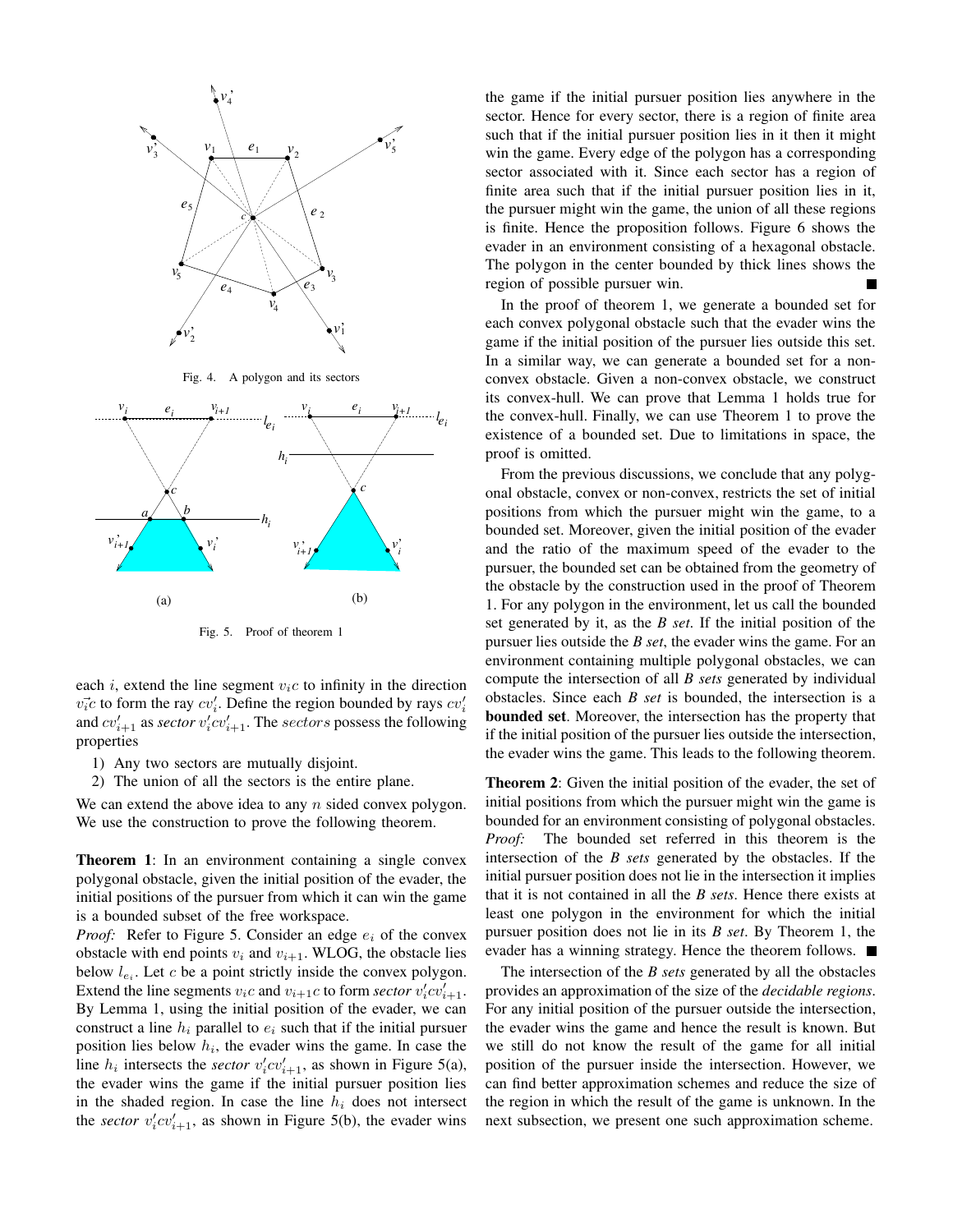

Fig. 6. *B set* for an environment consisting of a regular hexagonal obstacle and  $r = 0.5$ .

### *A. U set*

Now we present another approximation scheme that gives a tighter bound of the *undecidable region*. From Lemma 1, the evader wins the game if  $r_p \in h_i^+$  for any edge. We can conclude that if  $r_p \in \bigcup_{i=1}^n h_i^+$ , the evader wins the game. Since  $(\bigcup_{i=1}^n h_i^+)^\mathsf{c} = \bigcap_{i=1}^n (\overline{h}_i^+)^\mathsf{c} = \bigcap_{i=1}^n h_i^-,$  where  $S^c$  denotes the complement of set  $\overline{S}$ , if  $\overline{r_p}$  lies outside  $\bigcap_{i=1}^n h_i^-$ , the evader wins the game. Hence the set of initial positions from where the pursuer might win the game is contained in  $\bigcap_{i=1}^n h_i^-$ . We call  $\bigcap_{i=1}^n h_i^-$  as the *U* set. An important point to note is that the intersection can be taken among any number of halfspaces. If the intersection is among the half-spaces generated by the edges of an obstacle, we call it the *U set* generated by the obstacle. If the intersection is among the half-spaces generated by all the edges in an environment, we call it the *U set* generated by the environment.

The next theorem proves that the *U set* generated by a single obstacle is a subset of the *B set* and hence a better approximation.

**Theorem 3**: For a given convex obstacle, the *U set* is a subset of the *B set* and hence bounded.

*Proof:* Consider a point q that does not lie in the *B set*. From the construction of the *B set*, q must belong to some half-plane  $h_j^+$ . If  $q \in h_j^+$ , then  $q \notin h_j^- \implies q \notin \cap_{i=1}^n h_i^-$ . This implies that the complement of the *B set* is a subset of the complement of the *U set*. This implies that the *U set* is a subset of the *B set*.

Figure 7 shows the *B set* and *U set* for an environment containing a regular hexagonal obstacle. In the appendix, we present a polynomial-time algorithm to compute the *U set* for an environment with polygonal obstacles. The overall timecomplexity of this algorithm is  $O(n^2 \log n)$  where *n* is the number of edges in the environment. Figure 8 shows the evader in a polygonal environment. The region enclosed by the dashed lines is the *U set* generated by the environment for the initial position of the evader. The *U set* for any environment having polygonal obstacles is a convex polygon with at most n sides[6]. Figure 9 shows the *U set* for an environment for



Fig. 7. *B set* and *U set* for an environment containing of a regular hexagonal obstacle and  $r = 0.5$ . The polygon bounded by thick lines is the *B set* and the polygon bounded by thin lines is the *U set*



Fig. 8. *U set* for a general environment

various ratio of the maximum speed of the evader to that of the pursuer. In Figure 9, it can be seen that as the speed ratio between the evader and the pursuer increases, the size of the *U set* decreases. The size of the *U set* diminishes to zero at a critical speed ratio. At speed ratios higher than the critical ratio, the evader has a winning strategy for any initial position of the pursuer. Hence the problem becomes *decidable* [5] when the ratio of the maximum speeds is higher than a critical limit.

The next theorem provides a sufficient condition for escape of the evader in an environment containing obstacles using the *U set*.

**Theorem 4** If the *U set* does not contain the initial position of either the pursuer or the evader, the evader wins the game. *Proof:* To prove the theorem we need the following lemma.

**Lemma** 2: For  $r \leq 1$ , the evader lies inside the *U set*.

*Proof:* For  $r \leq 1$ ,  $\bar{v}_p \geq \bar{v}_e$ . If the pursuer lies at the same position as the evader, its strategy to win is to maintain the same velocity as that of the evader. Hence if the pursuer and the evader have the same initial position, the pursuer can track the evader successfully. Since all the initial positions from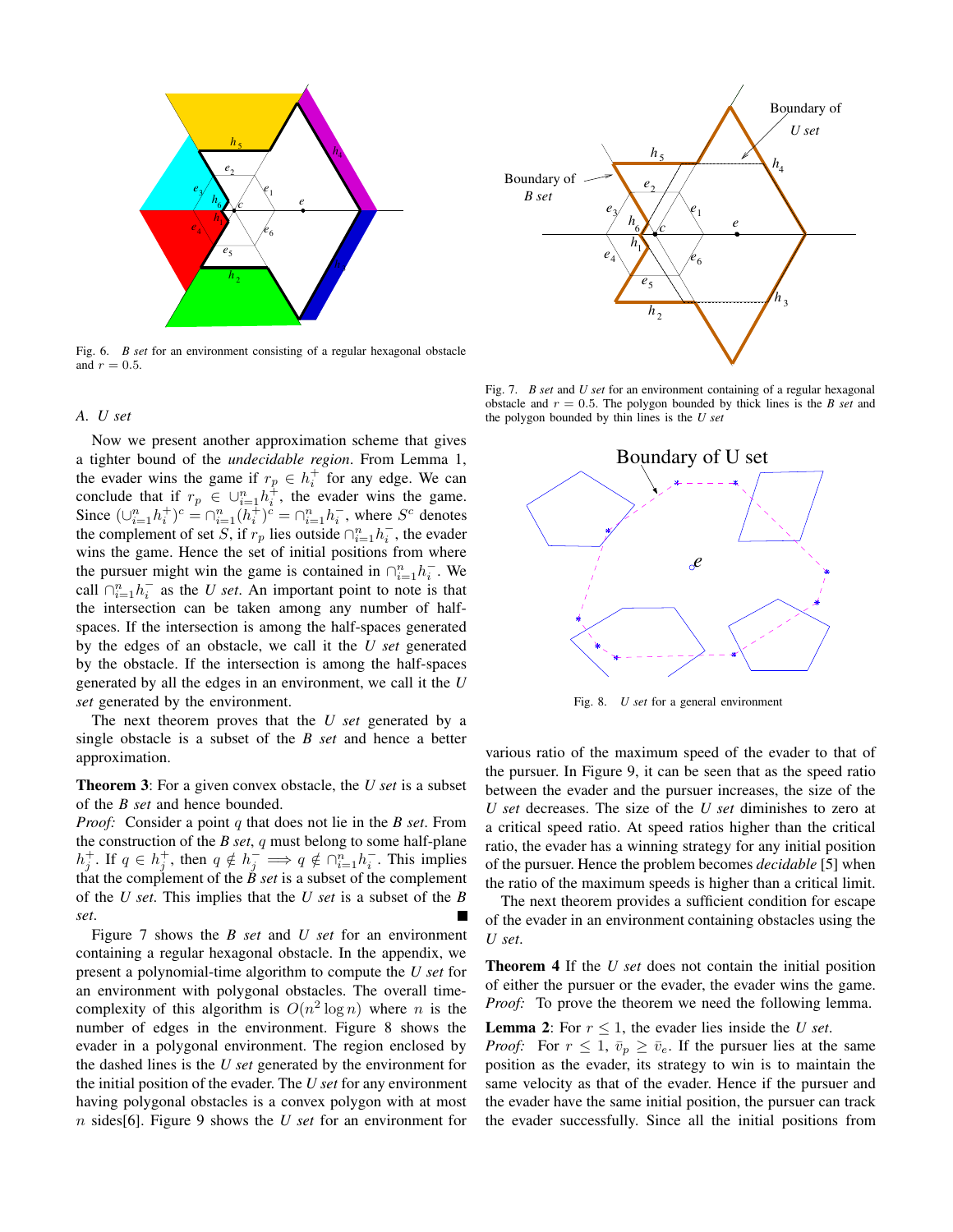

Fig. 9. *U set* for a various speed ratios of the evader to that of the pursuer



Fig. 10. A polygon in free space. The region shaded in red is obtained by using Lemma 1. The region shaded in green gets added by using a better approximation scheme.

which the pursuer can win the game must be contained inside the *U set*, the evader position must also be inside the *U set*.

Referring back to the proof of Theorem 4, by definition of the *U set*, if the pursuer lies outside the *U set*, it loses.

If the evader lies outside the *U set*, Lemma 2 implies  $r > 1$ . If  $r > 1$ ,  $\bar{v}_e > \bar{v}_p$ . If  $\bar{v}_e > \bar{v}_p$ , the evader wins the game in any environment containing obstacles. Its winning strategy is to move on the convex hull of any obstacle.

#### *B. Discussion*

In the previous sections, we have provided a simple approximation scheme for computing the set of initial pursuer positions from which the evader can escape based on the intersection of a family of half-spaces. A slight modification to the proposed scheme leads to a better approximation. In the proof of Lemma 1, we presented an algorithm to find a half-space for every edge of the polygon such that if the initial position of the pursuer lies in the half-space, the evader wins the game. All the points in the half-space are at a distance greater than  $\frac{d_a}{r}$  from  $l_{e_i}$ . By imposing the condition that the minimum distance of the desired set of points from  $l_{e_i}$  in the **free workspace** should be greater than  $\frac{d_a}{r}$ , we can include



Fig. 11. A circular obstacle in free space

more points in the decidable regions as shown in Figure 10. The figure shows an obstacle in free space. From the proof of Lemma 1, we get the half-space shaded in red. By adding the new condition, the region shaded in green gets included. When we repeat this for every edge, the set of initial positions from which the pursuer might win the game gets reduced and leads to a better approximation of the *decidable regions*. The boundary of the shaded region consists of straight lines and arc of circles. The boundary of the desired set is obtained by computing the intersections among a bunch of rays and arcs of circles generated by each edge. In this case a better approximation comes at the cost of expensive computation. We believe that better approximation schemes exist and one of our ongoing efforts is in the direction of obtaining computationally efficient approximation schemes.

None of the approximation schemes we have suggested so far restrict the initial position of the pursuer to be in the evader's visibility region. This condition can be imposed by taking an intersection of the output of the approximation algorithm with the *visibility polygon* at the evader's initial position. Efficient algorithms exist for computing the *visibility polygon* of a static point in an environment [10].

In the next section we extend the idea of *U set* to environments containing non-polygonal obstacles.

# V. APPROXIMATION METHODS FOR NON-POLYGONAL OBSTACLES

In this section we extend the approximation schemes presented in the previous section to non-polygonal obstacles. In order to illustrate the techniques required to handle nonpolygonal obstacles, we compute an approximation for the initial positions of the pursuer from which the evader wins the game for the simple case of an evader in an environment containing a circular obstacle. Then we present the algorithm for any environment containing convex obstacles with smooth boundaries.

Figure 11 shows an evader, e, in an environment containing a circular obstacle of radius a in free space. The boundary of the obstacle is denoted by  $C$ . Let  $t$  be a point on  $C$  such that  $\angle Ote = \theta$  and  $|te| = d'.T$  denotes the tangent to C at t. Let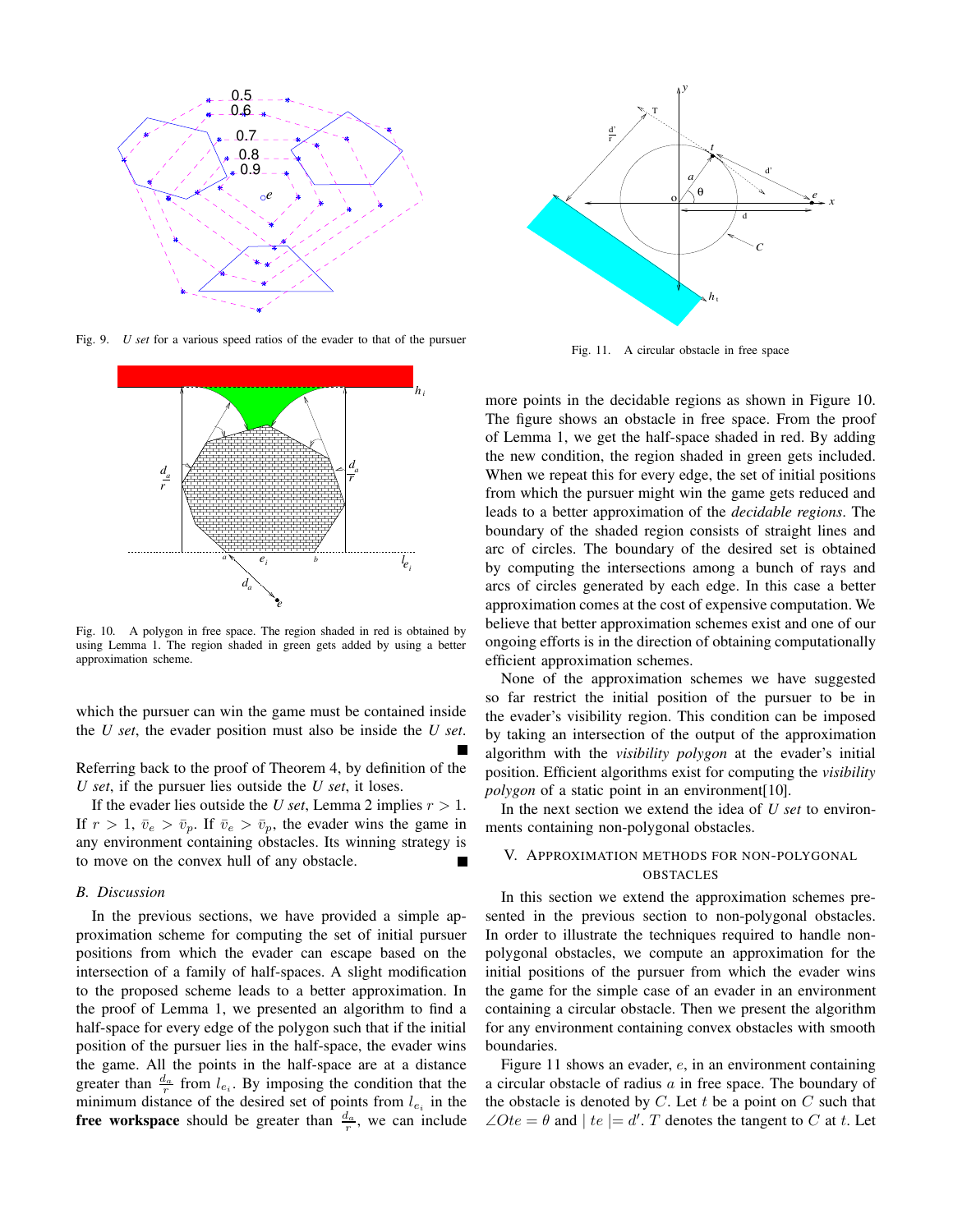$h_t$  be a line at a distance of  $\frac{d'}{dt}$  $\frac{x}{r}$  from T on the same side of T as the obstacle. By Lemma 1, the evader wins the game if the pursuer lies in the half-space  $h_t^+$ , shown by the shaded region. The equation of line  $h_t$  is  $y + x \cot \theta - (a - \frac{d'}{r}) \csc \theta = 0$ . For every point t on  $C$ , there exists a line  $h_t$  and the corresponding half-space  $h_t^+$  such that if the initial position of the pursuer lies in  $h_t^+$ , the evader wins the game. Hence if the initial pursuer position lies in  $\cup_{t \in C} h_t^+$ , the evader wins the game  $\Longrightarrow$  if the initial pursuer position lies outside  $\bigcap_{t \in C} h_t^-$ , the evader wins the game. Let us call  $\bigcap_{t \in C} h_t^-$  as the *U* set.

Now we compute the boundary of the *U set*. Let  $l(x, y, \theta)$ denote the family of lines  $h_t$  generated by all points t lying on  $C$ . Due to symmetry of the environment about the  $x$ axis, the  $U$  *set* is symmetric about the  $x$ -axis. We present the construction of the boundary of the *U set* generated as  $\theta$ increases from 0 to  $\pi$ . Let  $\partial U$  denote the boundary of the *U set*.

**Theorem 6-**  $\partial U$  is the envelope of the family of lines  $l(x, y, \theta)$ .

*Proof:* Consider any point q on ∂U. Since q belongs to the boundary of the *U set*, it belongs to some line,  $h_q$ , in the family  $l(x, y, \theta)$ . Either  $h_q$  is tangent to  $\partial U$  or else it intersects  $\partial U$ . In case it intersects  $\partial U$ , there is a neighborhood around q in which  $\partial U$  lies in both the half-spaces generated by  $h_q$ . This is not possible since one of the half-spaces generated by  $h_q$ has to be entirely outside the *U set*. Hence  $h_q$  is tangent to  $\partial U$ . Since q is any point on B, it implies that for all points q on  $\partial U$ , the tangent to  $\partial U$  at q belongs to the family  $l(x, y, \theta)$ . A curve satisfying this property is the envelope to the family of lines  $l(x, y, \theta)$ . Hence the proposition follows.

Using the *Envelope theorems* [20], the envelope of a family of lines  $l(x, y, \theta)$  can be obtained by solving the following equations simultaneously

$$
l(x, y, \theta) = y + x \cot \theta - (a - \frac{d'}{r}) \csc \theta = 0 \tag{1}
$$

$$
\frac{\partial l}{\partial \theta} = 0 \tag{2}
$$

$$
d'
$$
 as a function of  $\theta$  is given by

$$
d'(\theta) = \begin{cases} \sqrt{a^2 + d^2 - 2ad\cos\theta} & \text{if } \theta \le \theta_0 \\ \sqrt{d^2 - a^2} + a(\theta - \theta_0) & \text{if } \theta \ge \theta_0 \end{cases}
$$

where  $\theta_0 = \cos^{-1} \frac{a}{d}$ . The solution is

*A. Case 1*  $(\theta \leq \theta_0)$ 

$$
x = (a - \frac{\sqrt{a^2 + d^2 - 2ad\cos\theta}}{r})\cos\theta + \frac{ad\sin^2\theta}{r\sqrt{a^2 + d^2 - 2ad\cos\theta}}
$$

$$
y = (a - \frac{\sqrt{a^2 + d^2 - 2ad\cos\theta}}{r})\sin\theta - \frac{ad\sin\theta\cos\theta}{r\sqrt{a^2 + d^2 - 2ad\cos\theta}}
$$



Fig. 12. (a) shows a circular obstacle with the initial position of the evader. The smaller circle is the evader. In (b),(c) and (d),  $d = 5$ , 7and 9 units respectively. In each of the figures (b), (c) and (d), the black boundary is for  $r = 0.5$ , the green boundary is  $r = 1$  and the red boundary is for  $r = 10$ 

*B. Case* 2 ( $\pi > \theta > \theta_0$ )

$$
x = (a - \frac{\sqrt{d^2 - a^2} + a(\theta - \theta_0)}{r})\cos\theta + \frac{\sin\theta}{r}
$$

$$
y = (a - \frac{\sqrt{d^2 - a^2} + a(\theta - \theta_0)}{r})\sin\theta - \frac{\cos\theta}{r}
$$

Since  $\partial U$  is symmetrical about the x−axis, the other half of ∂U is obtained by reflecting the above curves about the  $x$ −axis. Figure 12(a) shows an evader in an environment consisting of a disc-like obstacle. Figures 12(b),(c) and (d) show the boundary of the *U set* for varying distance between the evader and the obstacle. In each of these figures, the boundary of the *U set* is shown for three different values of r. We can see that for  $r < 1$ , the evader lies inside the *U set* as given by Lemma 2.

The above procedure can be used to construct the *U set* for any convex obstacle with smooth boundary. Given the initial position of the evader, we present the procedure to construct the boundary of the *U set* for a obstacle with smooth boundary.

Consider an obstacle with smooth boundary given by the equation  $f(x, y) = 0$ . The procedure to generate the boundary of the *U set* is as follows

- 1) Given any point  $t$  on the boundary, compute the minimum distance of the point from the evader. Let it be  $d_t$ .
- 2) Find the equation of the line  $h_t$  at a distance of  $\frac{d_t}{r}$  from the tangent to the obstacle at  $t$ .
- 3) Find the family  $l(x, y, \theta)$  of lines generated by  $h_t$  as t varies along the boundary of the obstacle.  $\theta$  is a parameter that defines t.